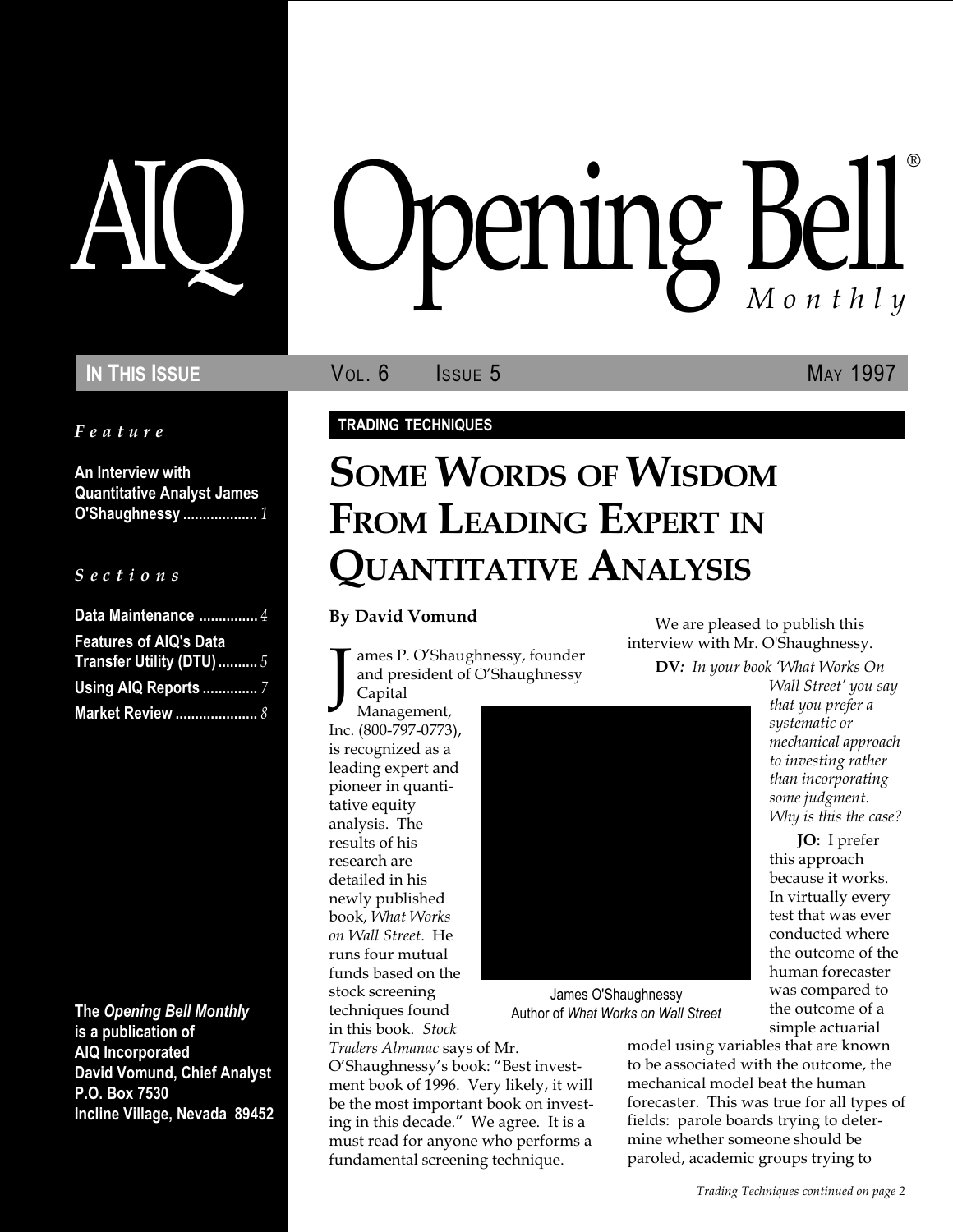#### TRADING TECHNIQUES continued ...

determine good candidates for graduate level work, or doctors trying to diagnose liver cancer. In all cases, the model beat the human forecaster.

The reason that the human forecasters fail is they are inconsistent. One time they use a bit of information that is highly relevant and another time they ignore it based on either their whims or the prejudice of the moment. It happens all the time on Wall Street. Eighty percent of traditional money managers fail to beat the S&P 500 because they inconsistently and haphazardly make investment choices. Most money managers have a good strategy. The problem is they don't follow the strategy. Our approach is to find a great strategy and let it work.

DV: Is it harder for money managers to follow their strategy compared to other fields because of the emotional element of investing?

JO: No matter what the field, we always think we are better than those around us. In an investment survey, the majority of investors consider themselves to be above average investors. Where are all the below average investors? When you have the attitude that you are smarter than everyone else, it is very hard to stick with a systematic

### PLEASE SEND CORRESPONDENCE TO:

Opening Bell Monthly G.R. Barbor, Editor P.O. Box 7530 Incline Village, NV 89452

AIQ Opening Bell Monthly does not intend to make trading recommendations, nor do we publish, keep or claim any track records. It is designed as a serious tool to aid investors in their trading decisions through the use of AIQ software and an increased familiarity with technical indicators and trading strategies. AIQ reserves the right to use or edit submissions.

For subscription information, phone 1-800-332-2999 or 1-702-831-2999. © 1992-1997, AIQ Systems

strategy through thick and thin.

There are two ways of investing – the humble way and the proud way. The proud way is the way that says, "I'm smarter than everyone else; I work harder and have better insights. I can pick better stocks than my competition." Unfortunately this attitude is embraced by the majority and their results are mediocre. They may have good empirical models but they end up going with whims and the stock du jour. Their portfolios are

"There are two ways of investing  $-$  the humble way and the proud way... Unfortunately (the proud) attitude is embraced by the majority and their results are mediocre. They may have good empirical models but they end up going with whims and the stock du jour...The humble investor uses models that are empirically supported and tested over long periods of time.

> filled with stocks that are stories rather than good stocks.

Then there is the humble way. The humble way is to say, "I know how little I know." The humble investor uses models that are empirically supported and tested over long periods of time.

DV: When technicians form models, they can become very complicated, sometimes too complicated and over optimized. Do you find that the models need to be complicated?

JO: Quite the opposite. When I see a complicated model, I see data mining or over optimization. I'm skeptical anytime a model is filled with "ifs" "ands" or "buts." These models ultimately fall into the trap of letting the data influence them. Models should be simple such as being "x" percent above a 200 day moving average with the moving average moving higher, price to book of less than 1, or PE less than 20.

DV: You performed an in-depth study on the performance of stocks relative to their market capitalization. What was the result?

JO: We found that the small cap effect, where small company stocks significantly outperform large company stocks, is true only when you include microcap stocks - stocks with capitalization below \$25 million. \$10,000 invested in microcap stocks at the end of 1951 would be worth \$60 million at the end of 1996. The

> problem is they are very difficult to trade. Academic studies of small versus large company stocks included the microcaps but didn't take into effect the true cost of buying these stocks. Because of the bid-to-ask spread, you can lose 15% by just buying the stock.

When you remove the microcaps, the performance of small company stocks is greatly reduced but is still higher than the large cap stocks. They are also far

more volatile.

DV: With these results in mind, if investors are considering an index fund, should they buy one that tracks the S&P 500, Wilshire 5000, or Russell 2000?

JO: They should buy one of the strategy index funds that we offer instead! I call S&P 500 funds idiot indexes because they are based on market capitalization alone. If back in the 50s the people at Dow Jones decided to switch the components of the Dow from 30 large-cap stocks to 50 stocks based on a value measurement such as how much sales you can buy for every dollar per share, the market would be four times higher. The Dow would be at 25,000.

If you are looking for a traditional index fund, you should probably pick the one with the most stocks so one that tracks the Wilshire 5000 is best.

**DV:** A lot of people screen stocks based on a high one year earnings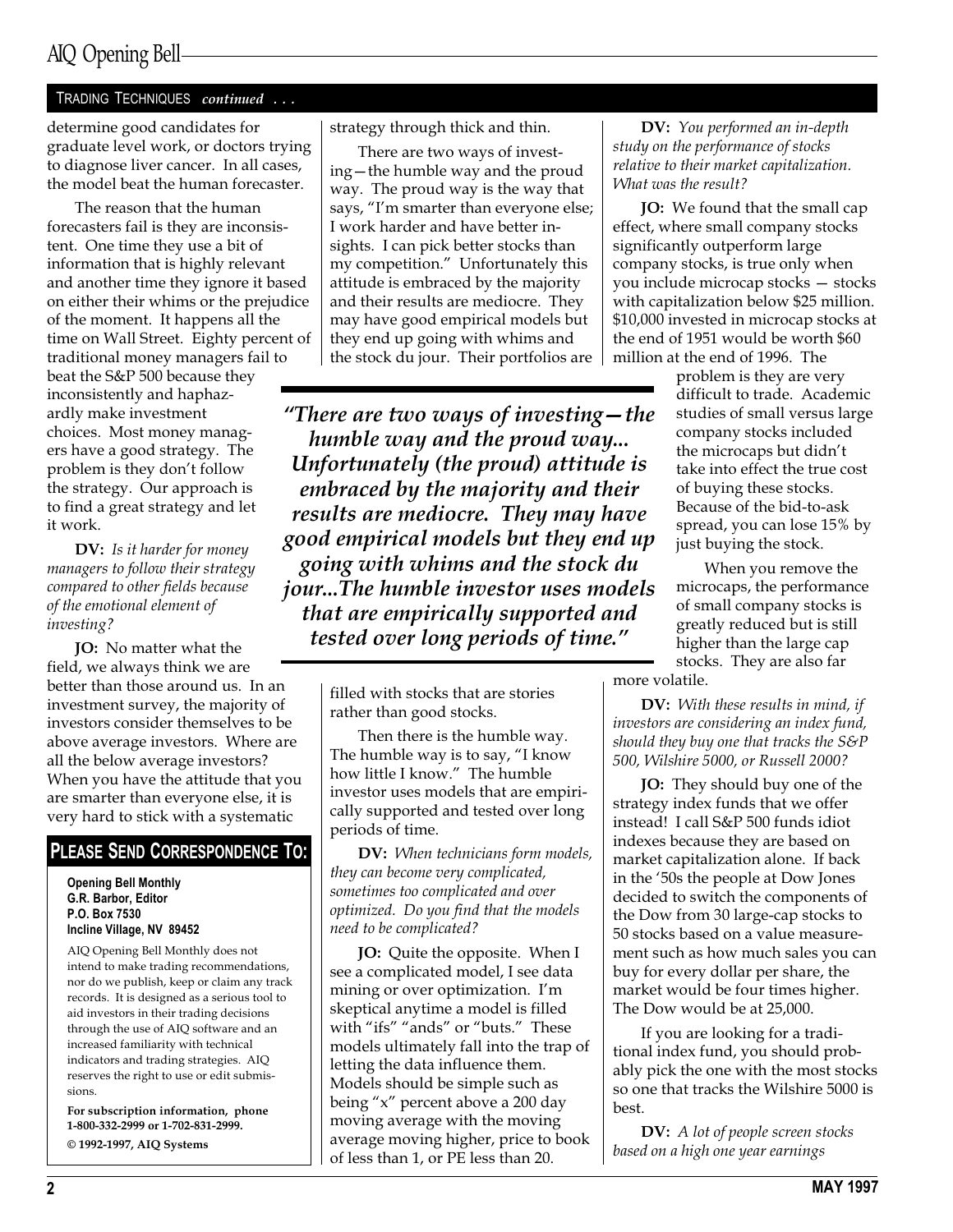#### TRADING TECHNIQUES continued ...

growth. You actually found that those stocks with poor earnings growth actually perform better. Why?

JO: Expectations. It is true for high earnings growth, high price to book, and high PE ratios. Because of high expectations, investors become "irrationally exuberant." With such high expectations, the stock can only disappoint.

On the other hand, if investors have low expectations for a stock and it reports disappointing earnings, people say, "we didn't expect anything better from that dog." It is like the saying, "been down so damn long it looks up to me. Eventually the dog starts to bark and you ride the expectation curve up.

DV: The majority of your testing was based on fundamental data but you also tested relative strength as well. What were your findings as to whether you should buy into strength or weakness?

JO: Looking only at single variables associated with a growth approach, there was only one variable that beat the market and that was high price performance (i.e. high relative strength). High return on equity, high profit margins, and high earnings gains failed to beat the market. Unfortunately, extremely high volatility comes with the great performance of high relative strength stocks.

On the other side of the equation, the absolute worst way to buy stocks over the last 45 years was to buy the 50 stocks with the worst one year price appreciation (i.e. the biggest losers.). That was like getting on the bus one step before it plunges off the cliff. A \$10,000 investment turns into around \$35,000 over the last 45 years using this technique. Mattresses pay a better return!

I was surprised at the results of screening for relative strength because my nature is somewhat of a contrarian. Buying into strength works and picking bottoms is tough. Every once in a while there is a success story like Kmart, but for every Kmart there were 49 other companies that continued to fall.

DV: Did you find additional screening techniques which helped lower the volatility of the high relative strength stocks?

JO: Yes, our funds and our privately managed accounts will never use relative price strength alone. Volatility is greatly reduced when you combine good valuation measurements with relative strength. An example is to screen for compa-

I used to think that 10 years was a long enough time period to get a good idea of whether something really works. It turns out that is woefully inadequate. You need 25 years to even begin to start saying something works.

nies with a low price to sales along with high relative strength. That way, you buy the best performing of the beat up companies. You buy cheap stocks on the mend and it works beautifully.

DV: You have performed a great deal of research preparing for your book. How has it changed the way that you invest?

JO: It has completely changed the way I invest. I used to think that 10 years was a long enough time period to get a good idea of whether something really works. It turns out that is woefully inadequate. You need 25 years to even begin to start saying something works. The models that are used in our funds have been tested going back 40 years. People say things are different this time. No way. If you buy a dollar's worth of sales for less than a dollar, then the stock will turn around. If you pay \$1000 for every dollar of sales, economic law says you will eventually lose. This has been and will always be true.

The research has also turned me into more of a value investor. We have two growth funds but each has a value component to it. Our Aggressive Growth fund has a PE ratio that can't be in excess of 40 on an absolute basis, and our Cornerstone Growth fund has to have a price to sales ratio below 1.5. I consider myself a hybrid investor where both growth and value measures are combined. You combine the low PE ratios and low price to sales ratios with high relative strength.

> The research has changed my overall perspective of the marketplace. I just read in Barron's that a gentleman warned that over the last 15 years the market had a compound rate of return of 18 ½% and that this was without precedent. People with false information are being quoted all the time. The market over the last 15 years compounded at 16% instead of 18 ½% and

there were ten 15-year periods since 1950 where the market's compounded return was more than 16%.

DV: In your research you always look at a one year time horizon, screening the stocks and rebalancing the portfolio at the beginning of every year. Do you have a stop strategy or do you hold the stocks through thick and thin?

JO: In three of our four funds, we have a one year stock holding period. With the Aggressive Growth fund, we use six months. We are investigating stop strategies but so far we have found little use for them. In our preliminary research, and the research is not yet completed, we are finding it just leads to more trading activity and whipsaws. For tax reasons we like to have long term capital gains.

DV: Do you worry that the strength in the market over the last 10 years is creating unreasonable expectations

Trading Techniques continued on page 4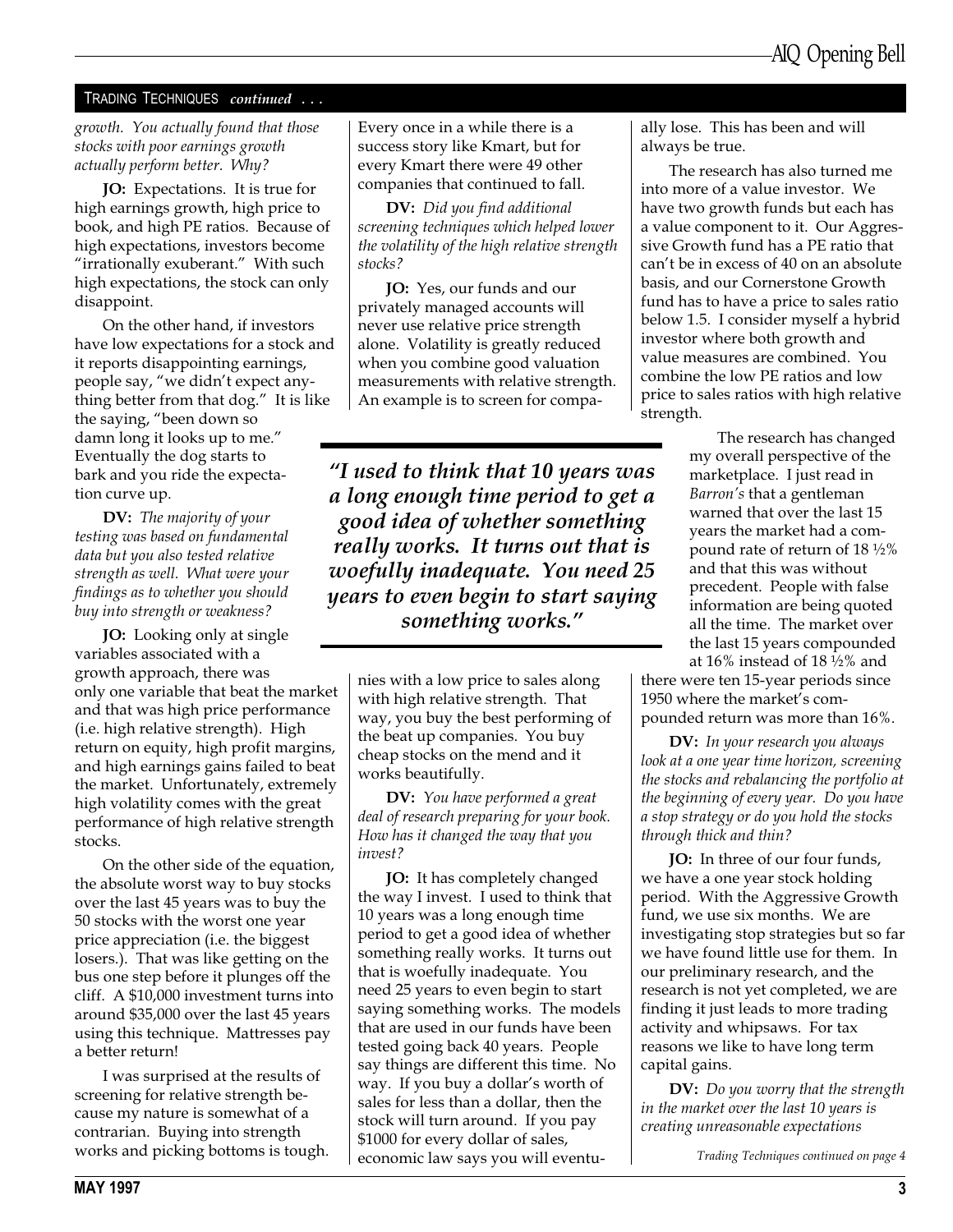## AIQ Opening Bell

#### TRADING TECHNIQUES continued ...

#### among mutual fund investors?

JO: I saw a survey of investors and 75% of them anticipate annual returns of 22-25% over the next 10 years. That's absolutely insane. We focus on reasonable expectations and long term savings. For the investor with 25 years until retirement, the stock market is simply without equal. It beats bonds and cash. That was true in 1929 and it is true now. Sure the market is high now but 10 years from now it will beat both bonds and cash. Darting in and out of the market can be done, but almost never profitably.

The model used in our Cornerstone Growth fund for tax free accounts has an annual return of 18.86% over the last 44 years. That is a magnificent return when compounded. A \$10,000 investment goes to \$20 million. My advise is to invest in the market for the long term, preferably in a tax free environment.

DV: When you backtest a model and graph year-to-year results, you don't feel

the pains of a down market, especially if there are consecutive years of losing money. What do you tell people in a time period like this where people have given back all the gains made earlier in the year and then some? What do you tell people when all you see is gloomy reports on TV and predictions of a bear market?

JO: We try to bring things into perspective. We point out statements that were made by gurus throughout the bull market predicting disaster. If we have a bear market we'd still be higher than when they jumped ship. In 1994 almost everyone was predicting a tailspin. Now they look silly. It is important to look at the forest instead of a tree. Let the data guide you.

If you want to talk about being terrified, think of what it will be like to be 65 with little savings. You'll be going into retirement knowing that you were terrified out of the market because of a bad quarter in 1997. Do you remember the pain suffered in the third quarter of 1990? Probably

not, but at that time people were white knuckled with fear. Look what you would have missed by getting out of the market back then.

There is no better savings vehicle than the stock market but the sad thing is so few people stick with it. Right now you see mutual fund outflows to cash and bonds. They may be happy in the short run if the market continues to head lower, but in the end they will sit there and watch the market pass them by. We try to teach people to liberate themselves from the short term mentality and focus on the success of long term investing.

DV: Thank you.

What Works On Wall Street by James O'Shaughnessy can be purchased through Trader's Library at 800-272-2855. For information on O'Shaughnessy mutual funds, call 800-797-0773. ■

#### STOCK DATA MAINTENANCE

| The following table shows past and future stock splits and large dividends: |  |
|-----------------------------------------------------------------------------|--|
|-----------------------------------------------------------------------------|--|

| <b>Stock</b>          |             |     | Ticker Split/Div. Approx. Date | <b>Stock</b>           |              |     | Ticker Split/Div. Approx. Date |
|-----------------------|-------------|-----|--------------------------------|------------------------|--------------|-----|--------------------------------|
| Flowers Inds          | <b>FLO</b>  | 3:2 | 05/05/97                       | <b>Energy Ventures</b> | EVI          | 2:1 | 05/20/97                       |
| <b>PRI</b> Automation | PRIA        | 2:1 | 05/05/97                       | Paccar Inc.            | <b>PCAR</b>  | 2:1 | 05/22/97                       |
| Seaway Food Town      | <b>SEWY</b> | 2:1 | 05/08/97                       | Friedman Inds.         | <b>FRD</b>   | 5%  | 05/26/97                       |
| Barr Labs             | BRL         | 3:2 | 05/08/97                       | Wolverine Worldwide    | <b>WWW</b>   | 3:2 | 05/26/97                       |
| General Electric      | GE          | 2:1 | 05/12/97                       | Illinois Tool Works    | <b>ITW</b>   | 2:1 | 05/28/97                       |
| Suncor Inc.           | SU          | 2:1 | 05/13/97                       | Volt Info Sciences     | <b>VOLT</b>  | 3:2 | 05/28/97                       |
| Guilford Mills        | <b>GFD</b>  | 3:2 | 05/13/97                       | Globalstar Telecom     | <b>GSTRF</b> | 2:1 | 05/28/97                       |
| Aon Corp              | AOC.        | 2:1 | 05/15/97                       | Eaton Vance            | EV           | 2:1 | 05/30/97                       |
| TR Financial          | <b>ROSE</b> | 2:1 | 05/15/97                       | Paychex Inc.           | <b>PAYX</b>  | 3:2 | 05/30/97                       |
| Zions Bancorp         | ZION        | 4:1 | 05/15/97                       | Cincinnati Bell        | <b>CSM</b>   | 2:1 | 06/02/97                       |
| Colcate Palmolive     | CL          | 2:1 | 05/16/97                       | Textron Inc.           | <b>TXT</b>   | 2:1 | 06/02/97                       |
| BCE Inc.              | <b>BCE</b>  | 2:1 | 05/16/97                       | Merrill Lynch          | <b>MER</b>   | 2:1 | 06/02/97                       |
| Emerald Fin'l         | <b>EMLD</b> | 2:1 | 05/16/97                       | Timken Co.             | TKR          | 2:1 | 06/02/97                       |
| Mosinee Paper         | MOSI        | 3:2 | 05/16/97                       |                        |              |     |                                |

#### Trading Suspended:

Pacific Telesis (PAC), Tyco Toys (TTI), Vons Cos. (VON), Target Therapeutics (TGET), Mark Twain Bancshares Inc. (MTWN)

#### Name/Ticker Changes:

Cliffs Drilling (CLDR) to Cliffs Drilling (CDG), SCI Systems (SCIS) to SCI Systems (SCI), Trinova Corp. (TNV) to Aeroquip-Vickers Inc. (ANV), State Street Boston (STT) to State Street Corp (STT), Granite Construction (GCCO) to Granite Construction (GVA)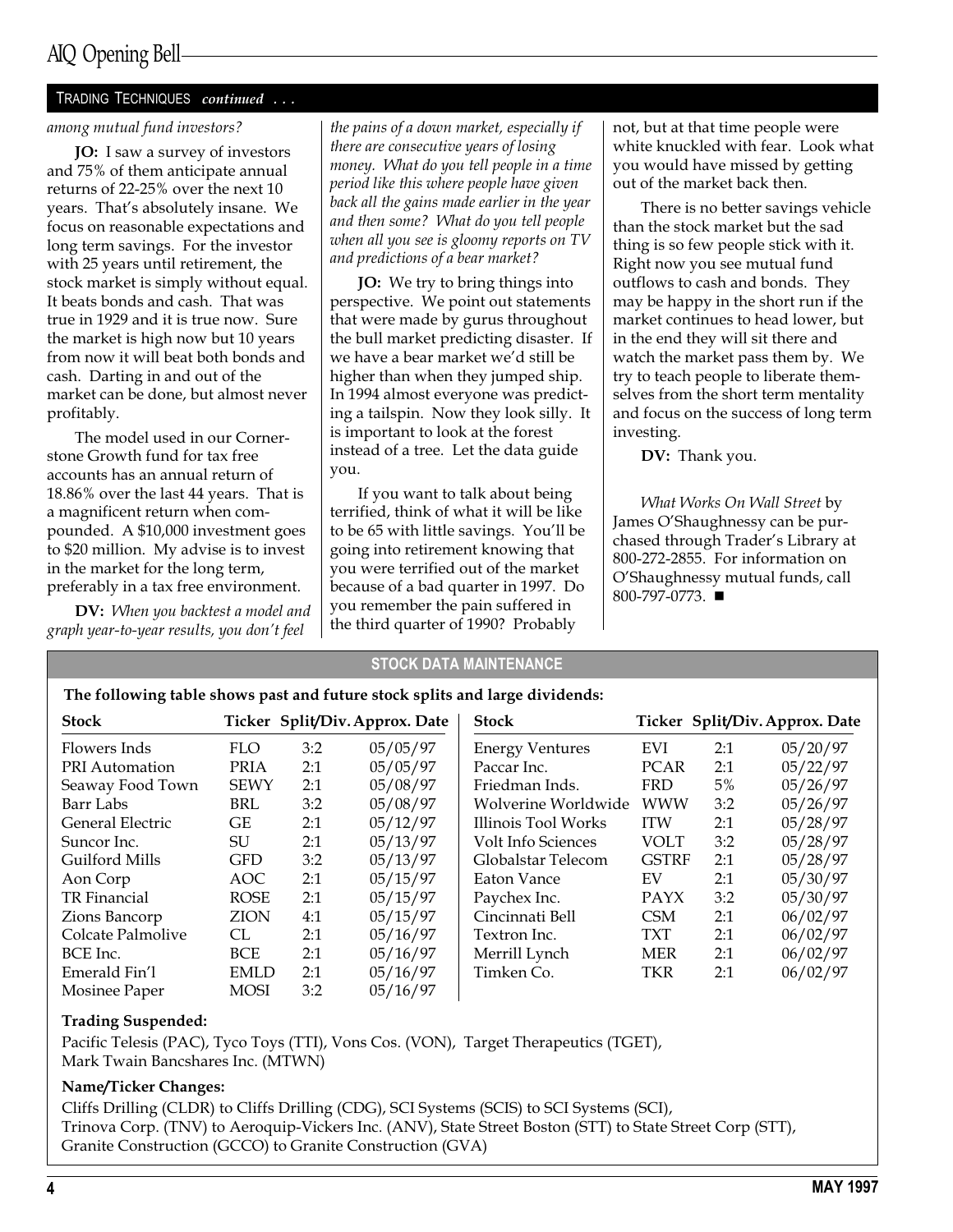## PRODUCT REVIEW

## AIQ DATA TRANSFER UTILITY A UTILITY FOR ALL SEASONS

By Steve Hill

STEVE HILL

Back when AIQ was developing<br>its first system (AIQ<br>StockExpert, released in 1987),<br>the programming team designed a its first system (AIQ StockExpert, released in 1987), the programming team designed a robust and efficient data format for the storage of ticker files. Today, although the original data format has been modified, the underlying structure remains the same and is still unique to AIQ.

With the proliferation of personal computers and the desire on the part of investors to blend together a variety of investment software tools, the need arose to transfer data between AIQ and other popular file formats. Hence, AIQ created the Data Transfer Utility (more commonly known as DTU) to perform this task.

### DTU Export Features

After downloading data into AIQ TradingExpert from your data service, you can take advantage of the true flexibility of the DTU and easily export data from TradingExpert to other applications or into other data formats. You can export your entire database, an AIQ list, or any number of individual tickers and there is no limit on the number of symbols that can be transferred. Once set up, the transfer is invoked with just a few mouse clicks. Only the data required to update the other application's files is transferred across.

The DTU can export the following types of data From AIQ TradingExpert for Windows:

- Stocks
- Indices
- Warrants/ Futures
- Mutual Funds
- Group and Sectors
- Market Breadth (Excel and ASCII files only)

The DTU exports data directly into the following applications and file formats:

- Microsoft Excel
- ASCII and PRN (text file)
- Equis MetaStock
- Omega SuperCharts
- Worden Brothers TC2000

Transferring data between AIQ TradingExpert and other financial software is a relatively easy process with DTU. In addition, many of the processes available through  $AIO$ 's communications application can be automatically performed

#### Exporting to TC2000

The DTU Export function updates all existing ticker symbols in your TC2000 database. If there are tickers in your AIQ database that are not also in your TC200 database, DTU will create files in TC200 format and place them in the correct TC200 directories. Better still, AIQ's uniquely calculated group and sector indices can be exported to TC2000 as well.

#### Exporting to MetaStock

MetaStock data can be updated directly from your AIQ files. By accessing your MetaStock master files, DTU is able to create symbols in your MetaStock data directories so

any stocks not already in MetaStock, such as stocks you've added to your AIQ database, are transferred into files created in new data directories. Again, AIQ's uniquely calculated group and sector indices can also be transferred.

Note: Versions of MetaStock 6.0 and above support data directories of more than 255 symbols, but the DTU will only transfer data to directories with 255 symbols or less. (AIQ is working with MetaStock on this issue).

#### Exporting to SuperCharts

Although DTU does not directly update SuperCharts data files, you can export AIQ data into a correctly formatted file which SuperCharts can read and use to update your SuperCharts data. Again, AIQ's uniquely calculated group and sector indices can be transferred.

Note: Omega SuperCharts is able to read AIQ TradingExpert for Windows v2.1 or higher data files directly.

#### Exporting to an ASCII or PRN file

DTU allows you to export AIQ data to ASCII or PRN files, which are basically text files. Any number of symbols can be exported and a separate file can be created for each symbol during the one transfer. The ticker and description can also be included in each file.

DTU can also create a single ASCII or PRN file containing all symbols designated for export and the same file can include data for any number of days. Additionally, market breadth data (advancing, declining, and unchanged issues and volume)

Product Review continued on page 6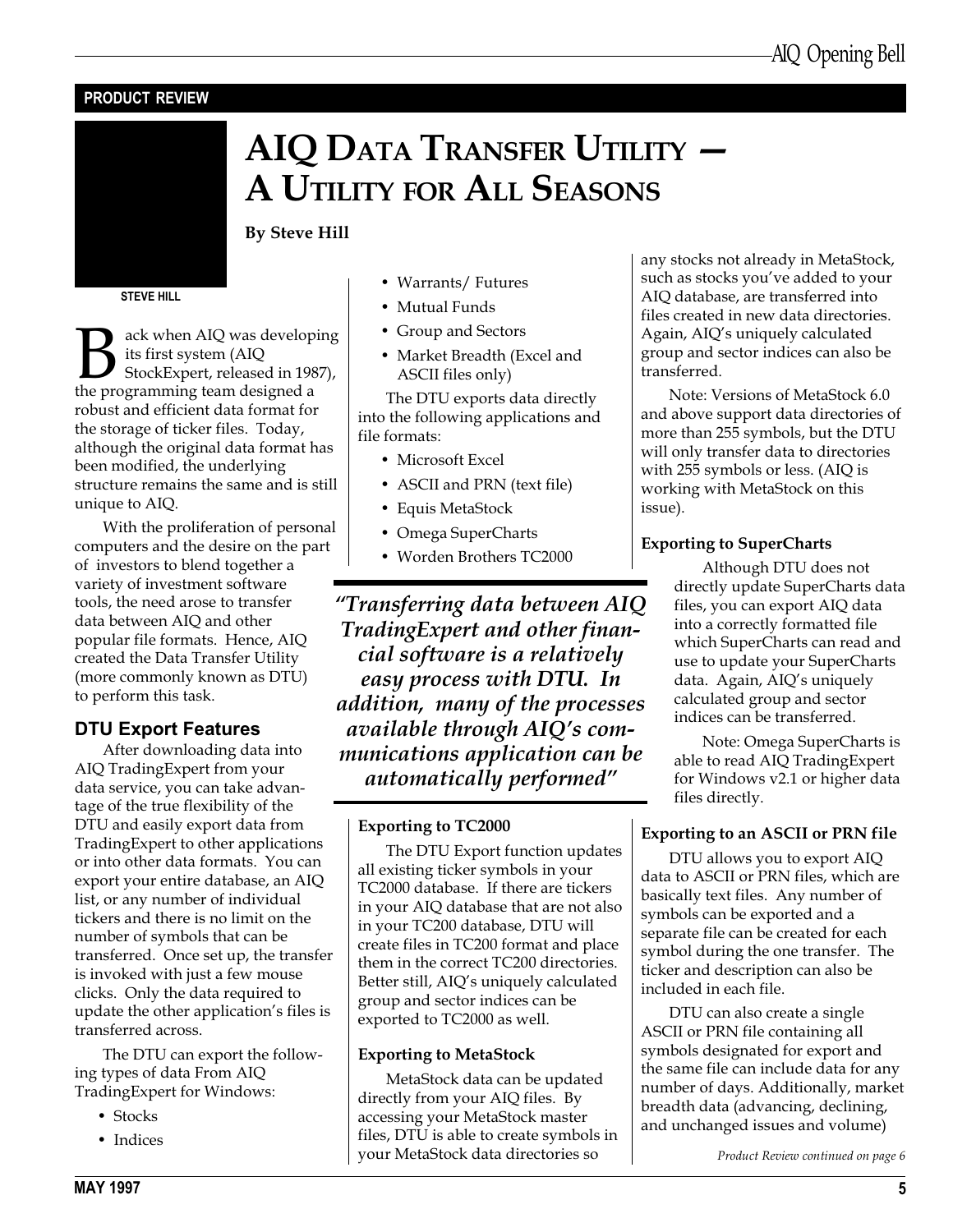#### PRODUCT REVIEW continued ...

and new highs and lows can be transferred to an ASCII or PRN file.

#### Exporting to Excel

DTU can create an Excel spreadsheet with all the export flexibility discussed above. In addition, market breadth can be transferred to an Excel spreadsheet.

#### DTU Import Features

Importing data into AIQ TradingExpert for Windows has flexibility similar to that of the DTU Export function. When exporting from TC2000 and MetaStock, you can specify one symbol or multiple symbols and you can specify a date range for exporting historical data. Symbols not already in AIQ can be created. There is no limit for the number of symbols transferred.

Once set up, the transfer can be invoked with just a few mouse clicks. Better still, once the data is imported, all the automated update functions inherent in AIQ's communications application can be utilized. These include Compute Groups and Sectors, Generate Reports, Print Messages, and Print Reports.

The DTU is able to import the following types of data into AIQ TradingExpert for Windows:

- Stocks
- Indices
- Warrants/ Futures
- Mutual Funds
- Market Breadth (Excel and ASCII files only)

The DTU is able to import data from the following applications and file formats:

- Microsoft Excel
- Equis MetaStock
- Omega SuperCharts
- Worden Brothers TC2000
- ASCII and PRN (text files)

#### Importing from TC2000

TC2000 stores ticker data files in alphabetical directories within the

main data directory, TC2000\DATA. When the TC2000 file type is selected for import, DTU looks for the TC2000\DATA directory and transfers any data from within the alphabetical subdirectories. In the same process, AIQ files are updated, new AIQ files (if required) are created, groups and sectors are computed, and reports are generated.

#### Importing from MetaStock

The MetaStock program may create data directories in numerous locations on your drive. With DTU, you are able to select any or all of these directories at one time to import data from these locations. In the same process, AIQ files are updated, new AIQ files (if required) are created, groups and sectors are computed, and reports are generated.

#### Importing from SuperCharts

The DTU does not import SuperCharts data directly into your AIQ data base. It does, however, import files that have been exported from SuperCharts to the CSV format. The same all in one process to update AIQ files, create new AIQ files if required, compute groups and sectors, and generate reports is available.

#### Importing an ASCII or PRN file

In these basic text file formats, DTU allows you to import all types and any number of symbols into AIQ TradingExpert. Market breadth data, which is not available through the MetaStock, TC2000, or SuperCharts import functions, can also be imported when in these file formats. DTU will create new files for any symbols not already in your AIQ database. You may also specify that DTU perform certain processes upon completion of the data transfer. These include compute groups and sectors, generate reports, and print reports.

#### Importing From Excel

DTU allows you to import ticker

data from an Excel spreadsheet file. You can import any type or number of symbols from the Excel CSV file format. Market breadth data, which is not available through the MetaStock, TC2000, or SuperCharts import functions, can also be imported from an Excel spreadsheet. DTU will create new files for any symbols not already in your AIQ database. You may also specify that DTU perform certain processes upon completion of the data transfer. These processes include compute groups and sectors, generate reports, and print reports.

#### Technical Notes

For advanced users, DTU provides command line capability which allows you to program an update without opening the DTU application. A document explaining this feature is available by request. Please call AIQ technical support for more information.

Market breadth data, crucial to AIO's market timing, is not available through TC2000, MetaStock or SuperCharts.

#### Summary

Transferring data between AIQ TradingExpert and other financial software is a relatively easy process with DTU. In addition, many of the processes available through AIQ's regular communications application, such as the update of groups and sectors and generation of reports, can be automatically performed as part of the DTU Import process.

The transfer of data between any two different formats is often complicated by conditions outside of AIQ's control. A change in any third party software program (new versions etc.) can affect the DTU's ability to transfer data. While we endeavor to keep up with all changes, it can take several months to program and test these updates.  $\blacksquare$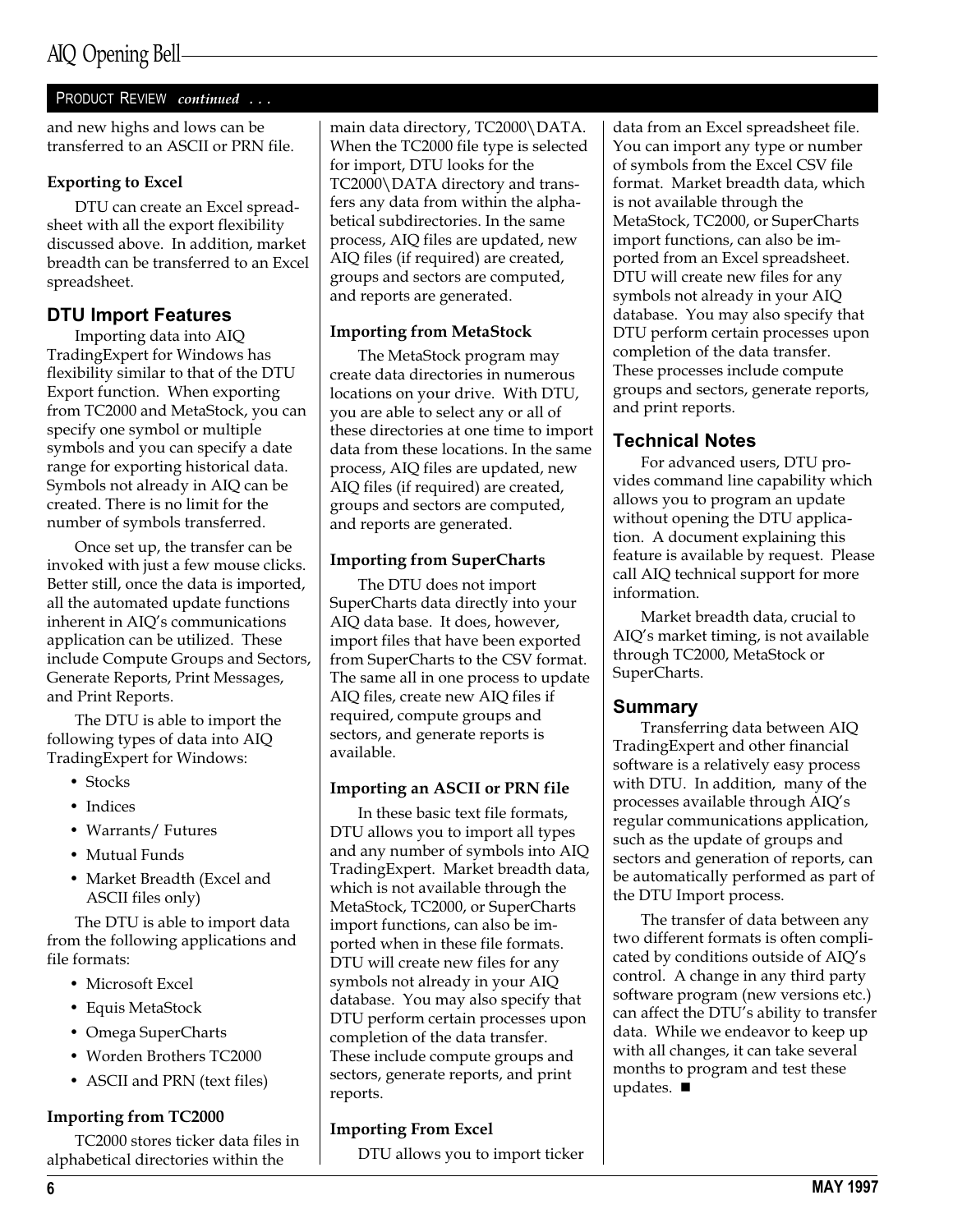Table 1

#### AIQ REPORTS

## PERSISTENCE OF MONEY FLOW REVISITED -RESULTS CONTINUE TO BE VERY GOOD

By David Vomund

**A** year ago, we discussed the Persistence of Money Flow<br>study testing its effectiveness. We Persistence of Money Flow report and performed a found that the stocks that appear on the report tend to outperform the S&P 500 by 13% per year. At that time, we listed the stocks that appeared on the report on March 29, 1996 and said that we'd update the results in May 1997. In this article, we will bring that study up to date.

The Persistence of Money Flow report is designed to pick stocks that will outperform over a six month to one year time horizon. The report, developed by Marc Chaikin, looks for stocks whose Volume Accumulation Percent (VA Pct) indicator is above zero at least 90% of the time in the last six months. An example is found in Minnesota Mining & Manufacturing (MMM). In Figure 1, we see that there have only been a few days in the last six months that the VA Pct

|                 |                                  |                             | <u>. univ i</u><br><b>Yearly Performance Study</b>               |
|-----------------|----------------------------------|-----------------------------|------------------------------------------------------------------|
| Time Period     | <b>S&amp;P 500</b><br>$%$ Change | <b>Stocks</b><br>$%$ Change | <b>Portfolio Holdings</b><br>(Ticker Symbols)                    |
| 1994 Q1-1995 Q1 | $-1.54$                          | 7.90                        | FNM, MDT, BGEN, KFV, GEMS,<br>VO, EFU, ROPR, RPR, CA             |
| 1994 Q2-1995 Q2 | 12.33                            | 36.54                       | SUNW, DE, KLM, LSI, ITT, JNJ, HD,<br>QCOM, KO, OCF               |
| 1994 Q3-1995 Q3 | 22.62                            | 48.76                       | FTEN, FORE, BCN, BBV, ANDW,<br>ALRC, VRI, ESV, DEVN, ELF         |
| 1994 Q4-1995 Q4 | 26.30                            | 42.75                       | LYX, CSCC, BCN, TESS, ACSA, DRE,<br>ADTN, BOBJY, IFF, AFL, ADTN, |
| 1995 Q1-1996 Q1 | 34.11                            | 45.03                       | DIGI, LNTV, PHAM, PHYN, PLT,<br>IFF,HPH,RAH,JNJ                  |
| 1995 Q2-1996 Q2 | 28.92                            | 21.91                       | LUC, ASMLF, COHR, DLTR, ADTN<br>LNTV, PHAM, RAH, SBH, LMT        |
| 1995 Q3-1996 Q3 | 17.61                            | 51.98                       | LYX, ATLS, CSCO, FLT, LIZ<br>NOB, PPH, SPY, SOLV, BSX, AZPN,     |
| 1995 Q4-1996 Q4 | 20.26                            | 29.39                       | BSX,CEN,DTE,FVB,HOLX,ION,                                        |
| 1996 Q1-1997 Q1 | 17.29                            | 17.48                       | MTC,THC,NOB,DJ,<br>LMT, MTC, DTE, RD, NOB, SC,                   |
| Average =       | 19.77                            | 33.53                       | HMC, UN, FLE                                                     |



indicator was below the zero line. That means that the stock tends to close in the upper end of its daily range and when it does close near its high it does so on above average volume.

In last year's test of the Persistence of Money Flow report, we ran the report on a 1500 stock database. The report was generated at the beginning of each quarter dating back to the beginning of 1994. The top 10 stocks that appeared on the report were purchased and held for the following year at which time their performance was compared to the S&P 500. No market timing or individual stop loss parameters were used.

AIQ Reports continued on page 8